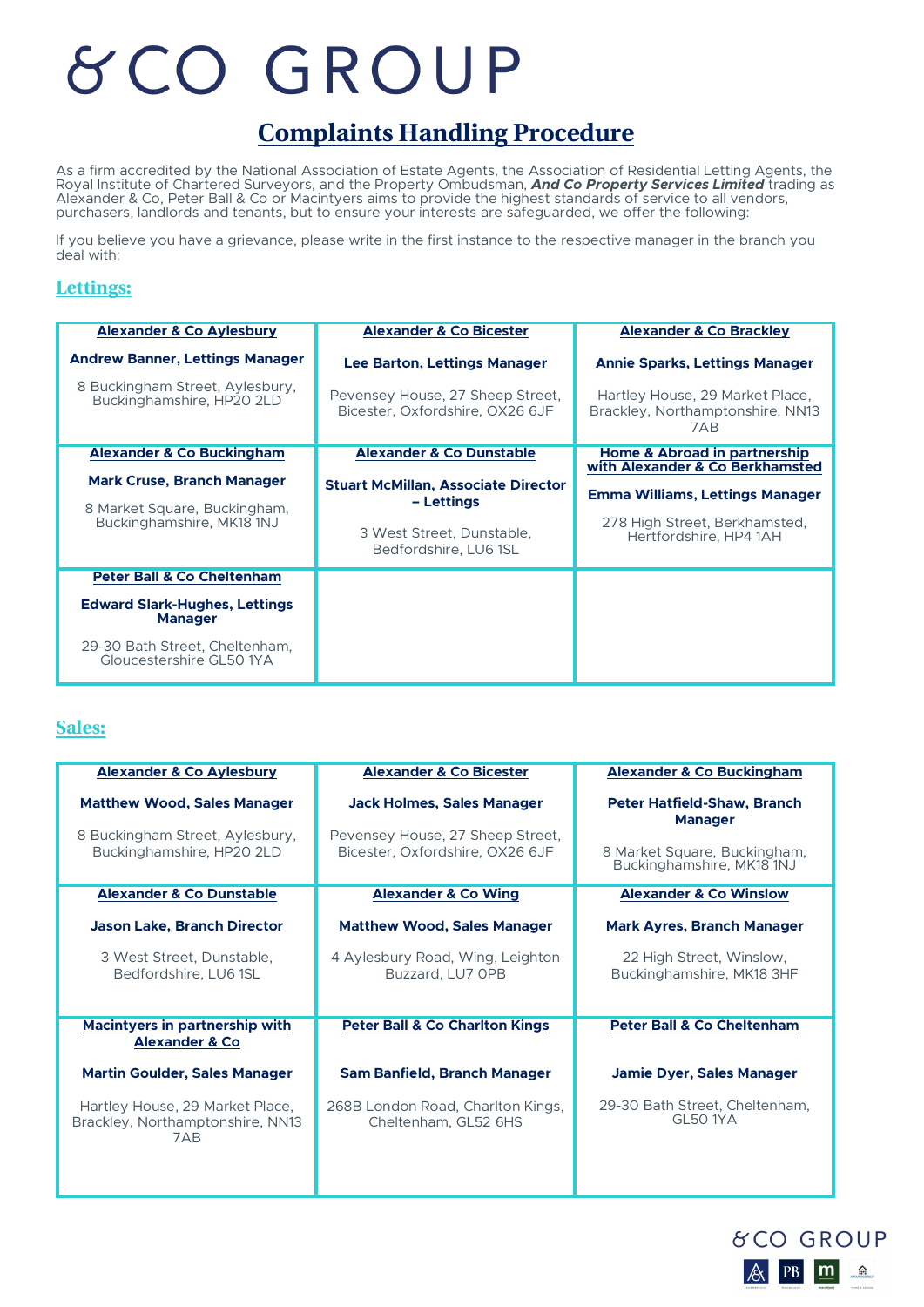# **&CO GROUP**

| <b>Peter Ball &amp; Co Leckhampton</b>                        | <b>Peter Ball &amp; Co Tewkesbury</b>              |
|---------------------------------------------------------------|----------------------------------------------------|
| <b>Julian Carter, Senior Branch</b><br><b>Manager</b>         | <b>Jonathan Richards, Branch</b><br><b>Manager</b> |
| 1-3 Shurdington Road,<br>Leckhampton, Cheltenham, GL53<br>OJB | 1 Barton Street, Tewkesbury, GL20<br>5PP           |

### **Property Management:**

| <b>Alexander &amp; Co Aylesbury</b>                                                                                                                                                   | <b>Alexander &amp; Co Bicester</b>                                                                                                                       | <b>Alexander &amp; Co Brackley</b>                                                                                                                         |
|---------------------------------------------------------------------------------------------------------------------------------------------------------------------------------------|----------------------------------------------------------------------------------------------------------------------------------------------------------|------------------------------------------------------------------------------------------------------------------------------------------------------------|
| <b>Philip George, Head of Property</b><br><b>Management</b><br>Pevensey House, 27 Sheep Street,<br>Bicester, Oxfordshire, OX26 6JF                                                    | <b>Sana Moorthy, Head of Property</b><br><b>Management - Bicester</b><br>Pevensey House, 27 Sheep Street,<br>Bicester, Oxfordshire, OX26 6JF             | <b>Erin Forde, Head of Client Services</b><br>Pevensey House, 27 Sheep Street,<br>Bicester, Oxfordshire, OX26 6JF                                          |
| <b>Alexander &amp; Co Buckingham</b><br>Frida Tevesz-Harmse, Head of<br><b>Property Management -</b><br><b>Buckingham</b><br>8 Market Square, Buckingham,<br>Buckighamshire, MK18 1NJ | <b>Alexander &amp; Co Dunstable</b><br><b>Richard Evans, Head of Property</b><br><b>Management</b><br>3 West Street, Dunstable,<br>Bedfordshire, LU6 1SL | <b>Peter Ball &amp; Co Cheltenham</b><br><b>Erin Forde, Head of Client Services</b><br>Pevensey House, 27 Sheep Street,<br>Bicester, Oxfordshire, OX26 6JF |

### **Financial Services:**

Paul Broomham, Commercial Director, Pevensey House, 27 Sheep Street, Bicester, Oxfordshire, OX26 6JF.

The grievance will be acknowledged within three working days and investigated thoroughly in accordance with established in-house procedures. A formal written outcome of the complaint will be sent to you within 14 working days. If we require more than 14 working days, we will write to you to confirm our revised response date.

If you remain dissatisfied with the result of the internal investigation, please contact the relevant person from our leadership team, who will review the complaint:

**Lettings & Sales for Alexander & Co:** Paul Broomham, Commercial Director, Pevensey House, 27 Sheep Street, Bicester, Oxfordshire, OX26 6JF, clientcare@andcogroup.co.uk.

**Lettings & Sales for Peter Ball & Co:** Julian Carter, Area Manager, 29-30 Bath Street, Cheltenham, Gloucestershire, GL50 1YA, clientcare@andcogroup.co.uk.

If Julian Carter is your first point of contact for an initial complaint and you remain dissatisfied following his response, you can then take your complaint to:

Paul Broomham, Commercial Director, Pevensey House, 27 Sheep Street, Bicester, Oxfordshire, OX26 6JF.

**Property Management for both Alexander & Co and Peter Ball & Co:** Erin Forde, Head of Client Services, Pevensey House, 27 Sheep Street, Bicester, Oxfordshire, OX26 6JF.

If Erin Forde is your first point of contact for an initial complaint and you remain dissatisfied following her response, you can then take your complaint to:

Danny Steptoe, Finance & Operations Director, Pevensey House, 27 Sheep Street, Bicester, Oxfordshire, OX26 6JF.